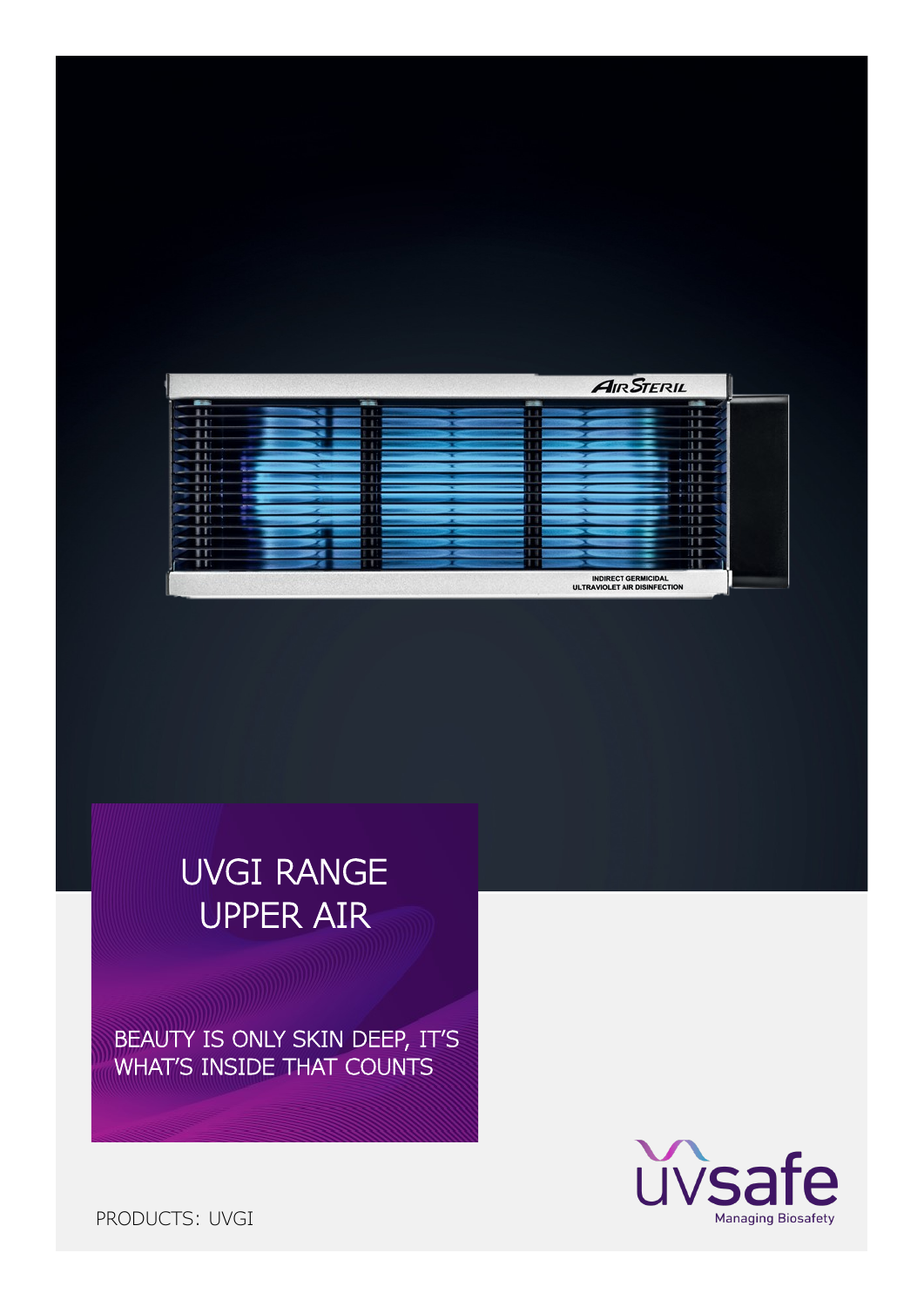

UVGI

## POSITIVE INFECTION CONTROL CAN SERIOUSLY BENEFIT YOUR ORGANISATION

#### IN ENCLOSED SPACES, INFECTIONS ARE SPREAD BY BACTERIA, VIRUSES, MOULD AND FUNGI IN BOTH THE AIR AND ON SURFACES.

An AIRsteril Upper Room unit uses Thermal convection to draw air into the zone of rays generated by the special louvered / shielded UV lamp and the parabolic reflectors inside the unit.



#### INFECTION CONTROL

Outbreaks of infections can happen anywhere from hospitals, schools and care homes to cruise ships, airports and the work place. They pose a serious threat to the health of people and organisations. They can occur at any time so

all organisations must maintain the highest hygiene standards to protect staff, patients, customers and visitors.

AIRsteril gets to the root cause of the problem by controlling bacteria, viruses and mould, clearing allergens to improve the air quality.

## › BENEFITS OF USING AIRSTERIL UVGI UPPER AIR

Control bacteria and viruses, Improve infection control and hygiene standards, Reduce cross infection, Reduce absenteeism.

## PERFECT FOR USE IN

- Hospitals
- Care Homes
- > Consulting Rooms
- Workplaces

| Area Size                                  | 35m2 50m2 |      |
|--------------------------------------------|-----------|------|
| High levels of infection   UVGI<br>control |           |      |
| General Infection                          |           | UVGI |

- › Reduce cross infection in medical facilities
- › Reduce absenteeism and labour costs
- › Improve and increase occupancy rates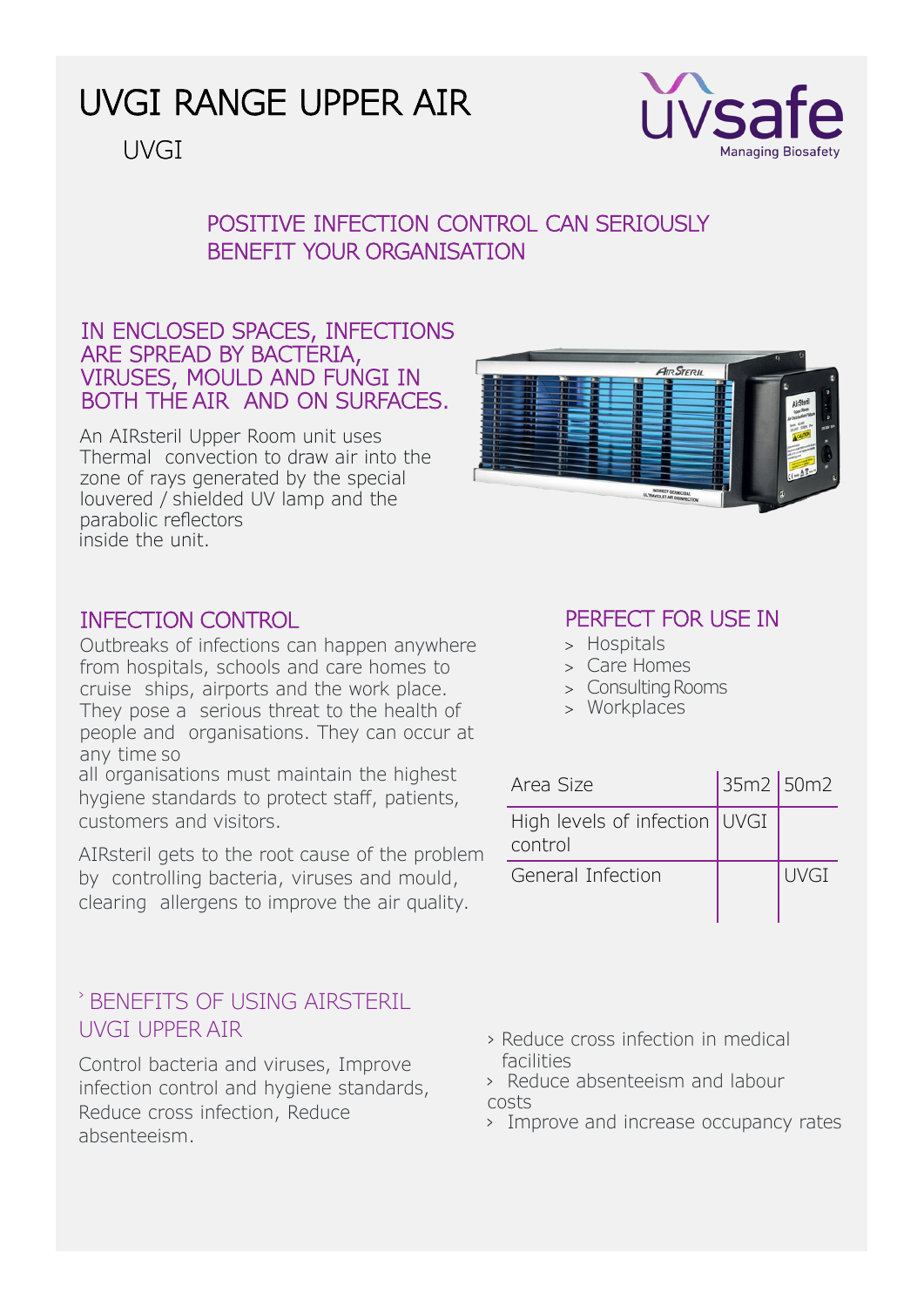# UVGI



#### THE MOST ADVANCED BACTERIA CONTROL TECHNOLOGY OF ITS KIND, USED BY THE BEST PROFESSIONALS IN THE BUSINESS

## › HOW OUR SYSTEM WORKS

UVGI units utilise 254 nm Germicidal Irradiation, which kills microorganisms (bacteria, viruses and mould) by disrupting their DNA and removing their reproductive capabilities.

Cleaned air is distributed by thermal convection throughout the area to control harmful bacteria and viruses 24 hours a day, 365 days a year.

Designed for controlling infections in occupied rooms, the Ultraviolet Germicidal Irradiation unit kills up to 99.9% of airborne bacteria, viruses, mould and fungi.

Wall-mounted at ceiling level with its parabolic reflectors and louvers confining the germicidal irradiation to the area above the room occupants' heads (upper room). Ideal for any enclosed space where Infection control is required such as hospitals, schools, offices, food processing plants, GP waiting rooms and care homes.



## OPERATION AND SAFETY

The unique balance of technology used by AIRsteril has been tried, tested and refined over many years to ensure the best achievable results with every unit supplied.

- > Installing the UVGI product at the correct height and location is essential to ensure direct exposure to the UV light is not possible, reflected blue light is completely safe
- Power via a plug with an inline switch allows flexible installation and easy connection to existing sockets.

# TECHNICAL DETAIL

| Multiflex Unit Dimensions                                                        | Construction                                                        |  |
|----------------------------------------------------------------------------------|---------------------------------------------------------------------|--|
| 460mm (L) x 186 (W) x 186mm (D) - UVGI                                           | Anodised Aluminium Extrusion                                        |  |
| Power Supply                                                                     | Weight                                                              |  |
| 220 - 240V 24 watts (Via 13A wall plug or switched fuse 5.0kg-UVGI<br>spur) UVGI |                                                                     |  |
| Set Up                                                                           | Operation                                                           |  |
| Wall mounted at least 2.2m above floor level                                     | Continuous, indicated by blue lamp.<br>Requires annual lamp change. |  |